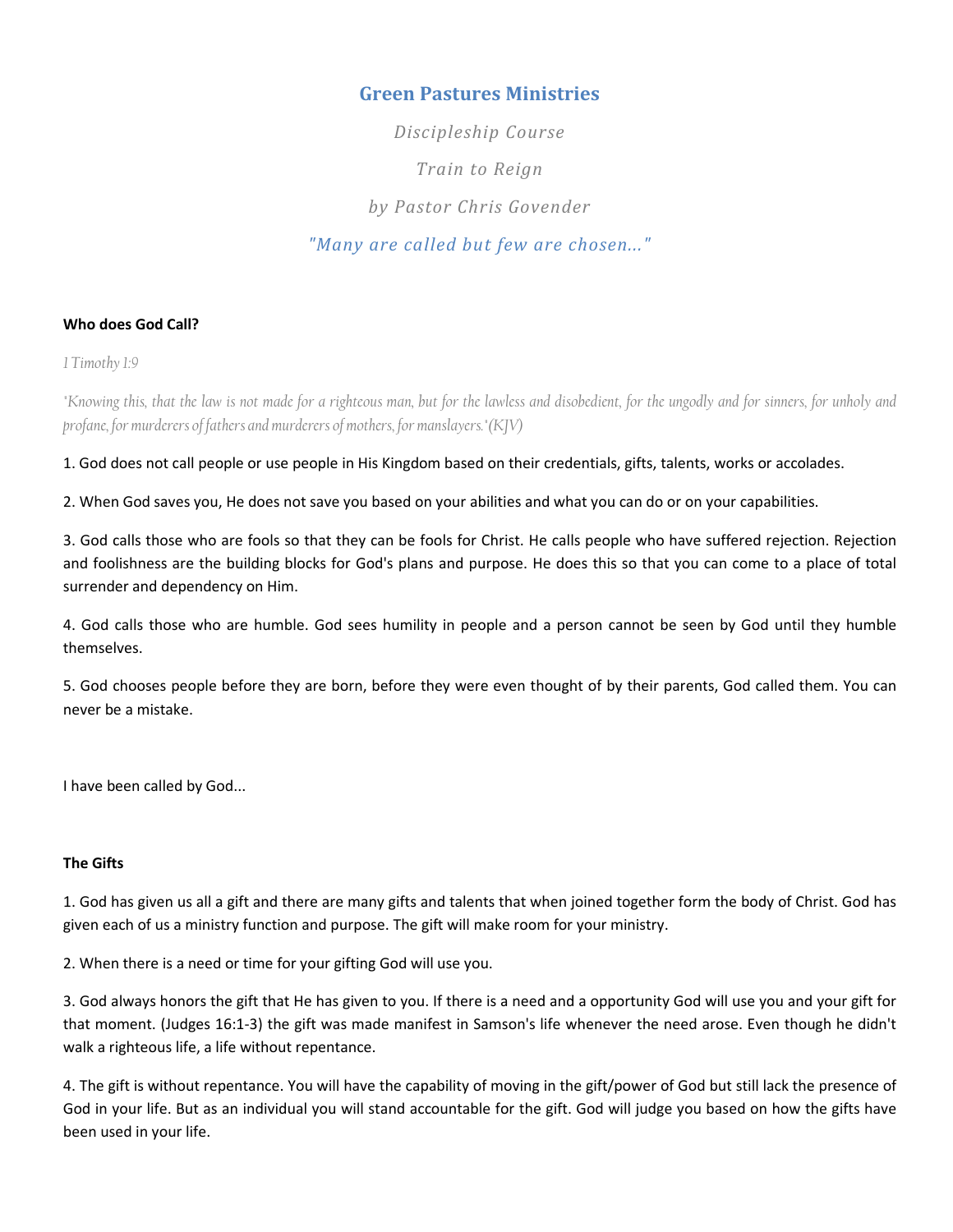5. Covet the best gifts. Always ask God for the best gifts of the spirit. God gives everyone in the body of Christ a gift. Always pray and covet the best of God's gifts in your life.

# The Call

Luke 9:57-60, 62

"And it came to pass, that, as they went in the way, a certain man said unto him, Lord, I will follow thee whithersoever thou goest. And Jesus said unto him, Foxes have holes, and birds of the air have nests; but the Son of man hath not where to lay his head. And he said unto another, Follow me. But he said, Lord, suffer me first to go and bury my father. Jesus said unto him, Let the dead bury their dead: but go thou and preach the kingdom of God. And Jesus said unto him, No man, having put his hand to the plough, and looking back, is fit for the kingdom of God." ( KJV)

1. When you are called you cannot seek your own glory or platform.

2. When you are called there will be a public manifestation of the gift. But once this is shown in public you will suddenly be faced with all sorts of problems. There is always a price to be paid. David faced many problems after he was called.

3. The greater the revelation/gifting/anointing the greater the price to be paid. Jesus had nowhere to lay His head meaning that He didn't have comforts or a luxury lifestyle. He paid a price throughout His ministry and at the end He paid the greatest price.

4. To be chosen you need to see Jesus as LORD of your life. He has to be the sovereign Lord in your life. He has to be first and all that you live for.

5. When God calls you to do His work, He will keep you. Judas was never called by Jesus to be a disciple. Unless you decide to walk away from the calling, God will never let go of you.

6. Never let the call be delayed, take it up at once. "Bury my father" the man asked Jesus if he could first bury his father and then come back and follow Him. In Jewish burial customs, they would bury the body in a tomb and when that body has turned in bones the eldest son returns to the tomb to get the bones. And then they bury the bones. So Jesus tells him "let the dead bury the dead." meaning that he would have to put his priorities second to the call. The call comes first. Jesus was also telling him that if he waited so long that he might miss his season.

7. When the call comes surrender at once. Don't waste time. If you miss it, you will never get it back. You will miss it for eternity.

# Matthew 22:1-14

"And Jesus answered and spake unto them again by parables, and said, The kingdom of heaven is like unto a certain king, which made a marriage for his son, And sent forth his servants to call them that were bidden to the wedding: and they would not come. Again, he sent forth other servants, saying, Tell them which are bidden, Behold, I have prepared my dinner: my oxen and my fatlings are killed, and all things are ready: come unto the marriage. But they made light of it, and went their ways, one to his farm, another to his merchandise: And the remnant took his servants, and entreated them spitefully, and slew them. But when the king heard thereof, he was wroth: and he sent forth his armies, and destroyed those murderers, and burned up their city. Then saith he to his servants, The wedding is ready, but they which were bidden were not worthy. Go ye therefore into the highways, and as many as ye shall find, bid to the marriage. So those servants went out into the highways, and gathered together all as many as they found, both bad and good: and the wedding was furnished with guests. And when the king came in to see the guests, he saw there a man which had not on a wedding garment: And he saith unto him, Friend, how camest thou in hither not having a wedding garment? And he was speechless. Then said the king to the servants, Bind him hand and foot, and take him away, and cast him into outer darkness; there shall be weeping and gnashing of teeth. For many are called, but few are chosen." ( KJV)

1. A call from the King comes (King - God/Christ) the people made light of it and didn't take the servants messages seriously. They came across as having an attitude. This is the thing that governs us and the call. God looks at your heart depending on how you treat His servants. Once you make light of the message they bring or treat them badly this will disqualify you from the call. Elijah was a difficult, robust man. He came from a rugged area and was a tough man to bear with. But Elisha served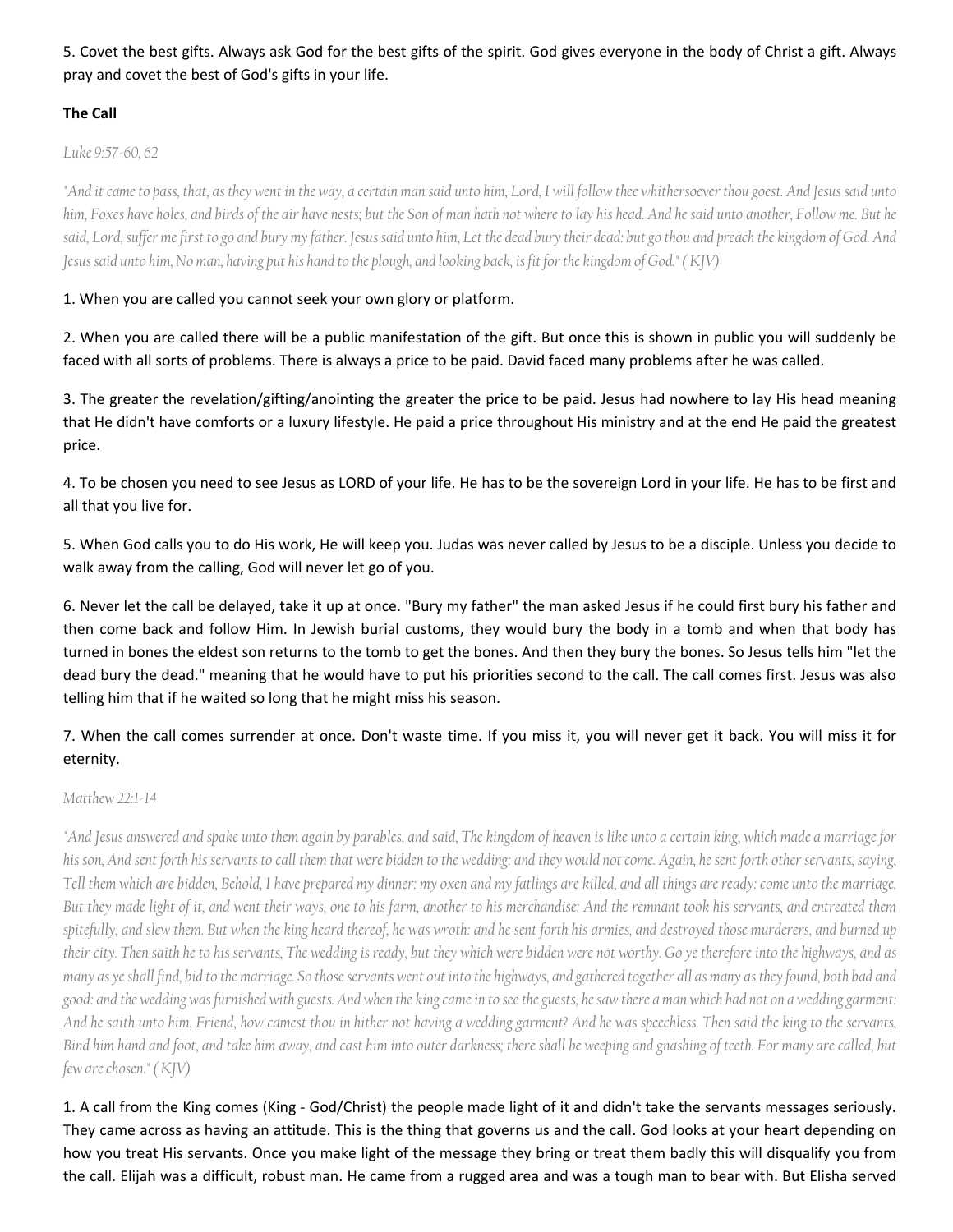him. It's easy to serve a man of God. But God watches to see how you treat just the man. Elijah fired Elisha 3 times, but Elisha still served him. Elisha received the double portion after he served Elijah as a man.

2. God always watches how you treat his servants and leaders. They killed the servants. When the King heard of what the people had done, He sent His army to destroy and kill these people. He burns their houses. God looks at our hearts and when we do things against Him and His servants, God in turn will destroy us and all things associated to us.

3. When the first call came to the people, it came to an influential lot of people, these where businessmen and landowners. These people rejected the call because they put their own priorities first. Some went back to their farms and others went back to their businesses and they continued with their daily lives. They rejected the call because their own priorities were more important to them. And they were too busy to take up the invitation.

4. The second lot of people that the Kings call is mostly commoners and people with disabilities. The lame and blind. When you don't take up the call, God will raise someone else to take your place.

5. Never think you can take up the call whenever you feel like. Take it up as soon as it comes. Jewish wedding customs says that every person that was to enter into a wedding banquet would be given a wedding garment. These were usually a cloke or a cape to throw over ones clothes. The King comes across one guest without a wedding garment. And the King was upset. This man was probably a person from the first lot of guests that rejected the call; he didn't take up the invitation but returned later after he had completed whatever he needed to. But by the time he had returned the wedding garments had already been handed out. So this man took up the invitation too late. And this disqualified him from the banquet. Taking up the call when you feel that is the time for you to go in disqualifies you from the call, because God would have already replaced you with another.

### Never miss your season.

- 1. In every person's life God plans a season.
- 2. You can never get a season back. Your season comes once in your life.
- 3. If you postpone your season you will never get it back.

### 4. Once you miss your season you will always operate in a called state but never in a chosen state.

#### Matthew 25:1-13

"Then shall the kingdom of heaven be likened unto ten virgins, which took their lamps, and went forth to meet the bridegroom. And five of them were wise, and five were foolish. They that were foolish took their lamps, and took no oil with them: But the wise took oil in their vessels with their lamps. While the bridegroom tarried, they all slumbered and slept. And at midnight there was a cry made, Behold, the bridegroom cometh; go ye out to meet him. Then all those virgins arose, and trimmed their lamps. And the foolish said unto the wise, Give us of your oil; for our lamps are gone out. But the wise answered, saying, Not so; lest there be not enough for us and you: but go ye rather to them that sell, and buy for yourselves. And while they went to buy, the bridegroom came; and they that were ready went in with him to the marriage: and the door was shut. Afterward came also the other virgins, saying, Lord, Lord, open to us. But he answered and said, Verily I say unto you, I know you not. Watch therefore, for ye know neither the day nor the hour wherein the Son of man cometh." ( KJV)

### 5. The 5 virgins paid a price for their oil. The other 5 missed their season and the door was shut to them.

# 6. When the King called the first lot of guests to the wedding banquet and they rejected the call, they could never get back that invitation. They missed their season.

7. When God calls you He will never call another to take your place. But when you fail or miss the call, He will raise someone else up.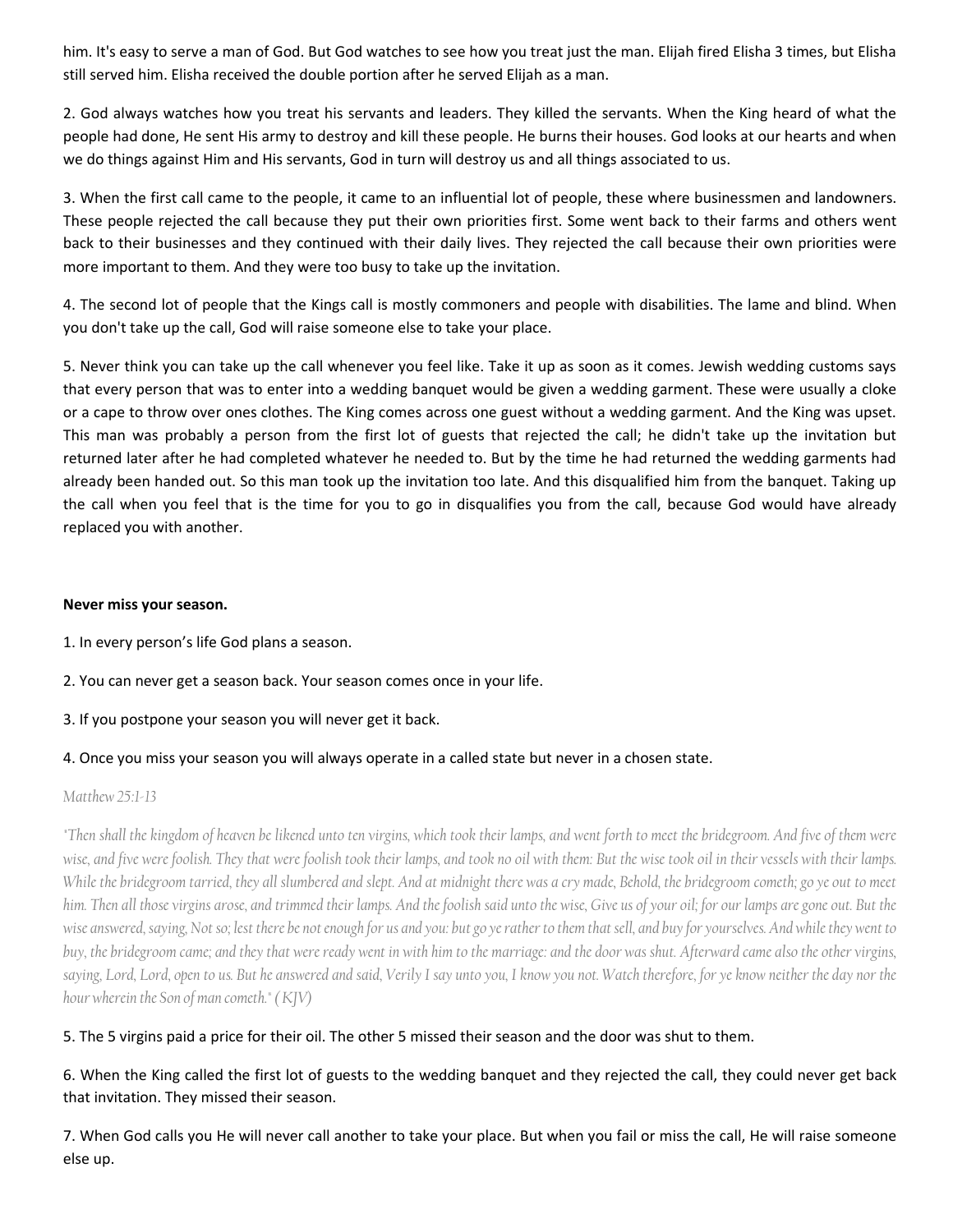### Time of Testing

Deuteronomy 8:2

"And thou shalt remember all the way which the Lord thy God led thee these forty years in the wilderness, to humble thee, and to prove thee, to know what was in thine heart, whether thou wouldest keep his commandments, or no." ( KJV)

1. When God calls you, God will test you to see if you will be chosen. He will investigate you and test you to see what's in your heart. You will be chosen only if you pass the time of testing.

2. When God is taking you from a position of called to chosen He will work with you. He will check you. He will investigate what are your motives. This will be a wilderness experience. God is all knowing, but motives are hidden in places of the heart. You cannot serve to be seen, so God will check what your motives are. Your motive should be to enlarge the Kingdom of God and not to enlarge yourself for self gain. "I the Lord search the heart; I try the reins, even to give every man according to his ways, and according to the fruit of his doings." (Jeremiah 17:10 KJV) 3. Your wilderness experience will stop when you have no more of the world within you. The reason God does this, is because He wants you all to Himself. He wants to check your heart, and He will always be working deeply with you. This will be a period of waiting and a period of testing.

4. God let the Israelites wonder in the wilderness for 40 years. And they wandered that long because God could not take Egypt out of them. Their wilderness experience stopped only when God managed to take the world out. Most of them that longed for Egypt were killed along the way or never got to see the Promised Land.

5. God might even leave you, to check what you are doing, taking you to a dry and low place without Him. Moses wilderness was the 40 years after he left Egypt, after he killed the 2 Egyptians. This was a dry time for Moses because God was silent for the entire 40 years. Moses wilderness experience ended at the burning bush. As soon as he was called he took up the position.

6. God will watch you. He will check your motives. The call is not about a title or a function. But God checks to see if you can rule over little. Then He will give you to rule over much.

7. God will even pull away from you. He checks if you will look for Him. During these dry moments and spells were God pulls away from you, never get moved away from your call.

#### Mark 6:48, 49

 "And he saw them toiling in rowing; for the wind was contrary unto them: and about the fourth watch of the night he cometh unto them, walking upon the sea, and would have passed by them. But when they saw him walking upon the sea, they supposed it had been a spirit, and cried out:" (KJV)

Jesus here walks on the water and He was quite dramatic in His actions. He does as if He would have passed them by. Jesus is acting as if He will pass by them. Jesus wanted them to call out to Him.

8. God wants you to pull on Him. Sometimes God holds back His presence from you so that you can hunger and chase after Him. During these times when He draws His presence from you, it's time to fast and pray, spend time in the word, meditate and worship Him. He seeks communion with you.

Luke 24:28, 29

"And they drew nigh unto the village, whither they went: and he made as though he would have gone further. But they constrained him, saying, Abide with us: for it is toward evening, and the day is far spent. And he went in to tarry with them." ( KJV) Jesus does the same thing again on the road to Emmaus. he does as if He is still going on to another town. But he wanted the men to constrain Him so that He could continue to have fellowship with Him. Jesus' focus was to spend time with the men. But he wanted the men to pull on Him.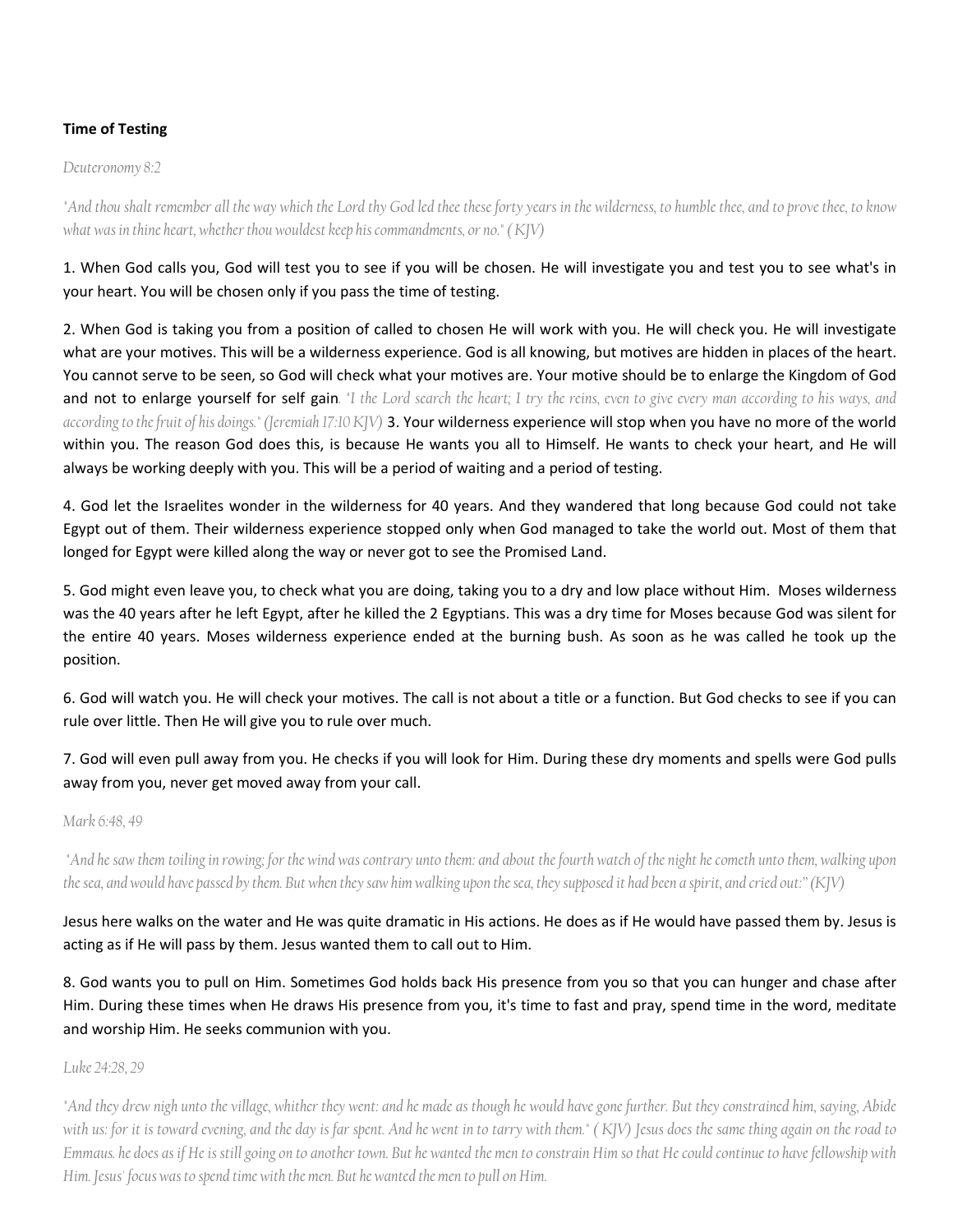9. Never get offended when God pulls His presence from you. Offense is the bait of Satan that will keep you from the presence of God. Dry and low places in your life will bring about offense easily. Having offense will keep you from going to church or spending time with God. When God pulls away from you, it's time for you to tug on Him.

#### How to move from being called to be chosen?

The difference between being called and being chosen is whether or not you are operating with the gifts of God with the presence of God in your life. Having a gift doesn't endorse the presence of God in your life.

Churches that move only on the power of God often lose focus because the miss that the presence of God isn't there. E.g. the Corinthian Church, in the Bible.

The anointing will work for you or against you. The anointing will work against you if you walk away from the call. Lot chose the world. Lot had everything equal to Abraham, but he lost it all because he chose the world. He lost his son-in-laws, and lost everything else by fire that fell from heaven. He lost his wife, whom ended up as a monument because she looked back. Lot ended up in a cave. When you walk away from God, He will allow you to lose the things that He has given to you.

#### Psalm 51:11

"Cast me not away from thy presence; and take not thy holy spirit from me." (KJV) David saw the presence of God leave King Saul. As long as Saul had the presence of God, the Philistines didn't attack Israel. As soon as the presence left Saul, the Philistines attacked them. So David cried out for God's presence never to leave him. David knew that when you are called, how much you need and depend on the presence of God. He also knew exactly what would happen should the presence of God leave him. He saw the demise of Saul without the presence of God.

### How to keep the presence of God in your life?

### Intimacy

1. The gifts of God are without repentance, because God always honors the gift/word/office that He has given. But you have to stand accountable for the gift and you can slip from being called to chosen if you lack intimacy with God.

3. Without intimacy with God, God will honor the gift but take away His presence.

4. Without intimacy with God, you will not grow or develop in the gift. You can remain stagnant and at the same level for years.

5. Without intimacy with God, God will honor the gift based only on the needs of the people. Samson moved in deliverance only based on the need of his gifting. But God removed His presence from him.

6. Intimacy with God includes spending time in the presence of God. Fast and pray, spend time in the word, meditate and worship Him. God seeks communion with you.

### Prayer

1. Having the presence of God starts with Prayer.

2. You need a base of prayer, because prayer is a weapon.